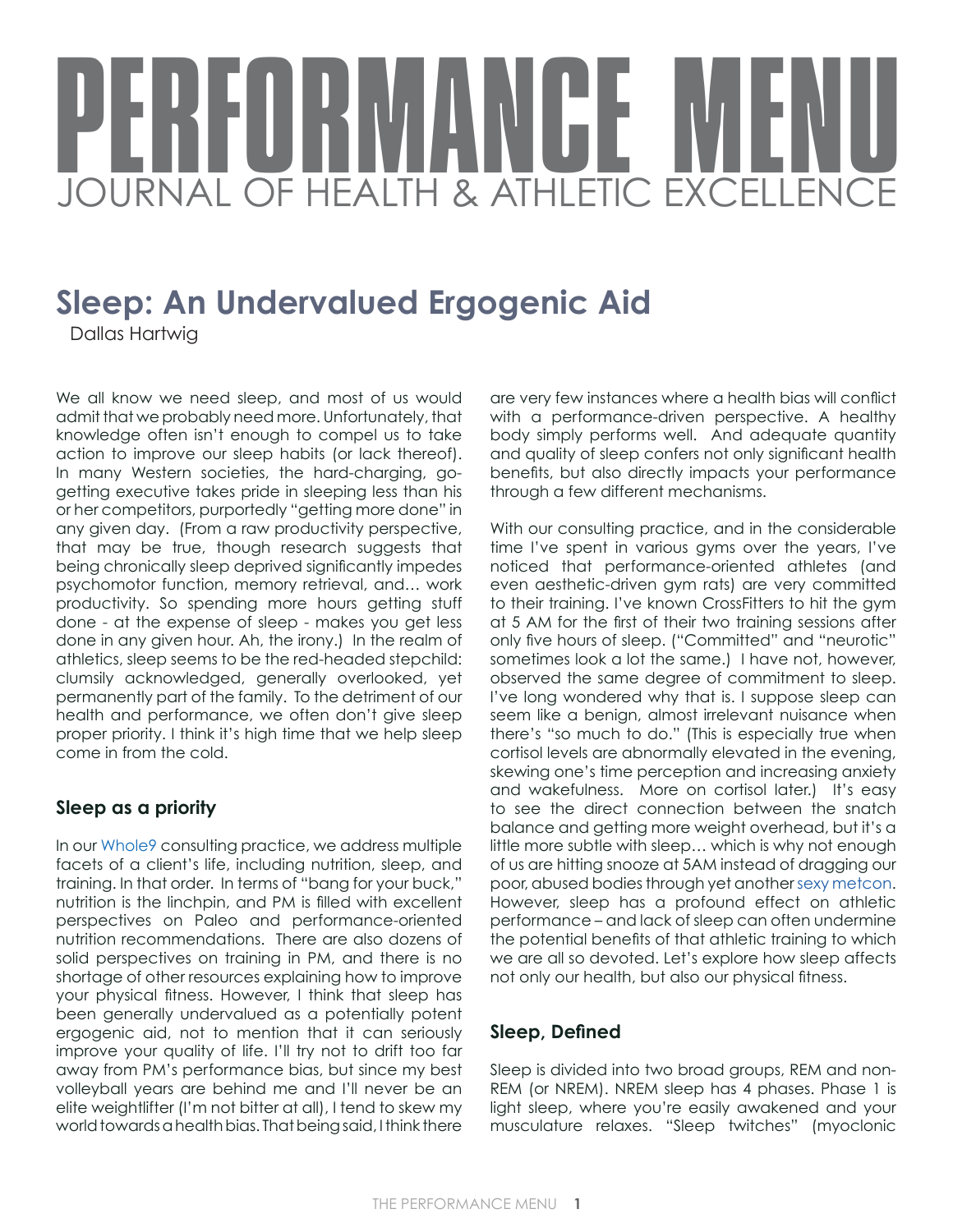jerks)are a result of the spontaneous stimulation of motor areas of the brain. You spend about half your sleep time in phase 2, with somewhat slower brain waves. Phase 3 is the first phase of deep sleep, characterized by periods of slow (delta) waves and faster waves. In phase 4, the deepest level of sleep, the brain waves are almost exclusively delta waves. Phase 4 is also known as delta or slow wave sleep (SWS). The absence or shortening of SWS impairs how "refreshed" you feel in the morning. Folks generally are difficult to rouse from phase 3 and 4, and can feel groggy and disoriented if woken. Finally, there is REM sleep. Most adults spend about 20% of their total sleep time in this cycle – it's the period where most dreaming occurs, and achieving several REM cycles per night is critical for the development of long-term memories.

There is, of course, significant variability in this pattern. For those of us who are under-slept (usually of our own doing), our bodies attempt to compensate by putting us into REM sleep earlier, primarily by shortening our phase 2 (slow wave) sleep. This is perhaps the body's way of implementing some damage control for the lack of total sleep time. The problem is, this shortened cycle still translates to "sleep debt" – the cumulative effect of not getting enough total sleep. Comparing sleep loss to "debt" implies that one can catch up on lost sleep by "paying it off" – by sleeping in on weekends, for example. However, newer research suggests that the loss of cognitive performance seen in working folks getting an average of 6 hours of sleep per night is still not fully restored even after two consecutive nights of 10 hours of sleep. (Thus, catching up on the weekend is not a viable plan for optimal psychomotor performance.) So, in general, you're under-slept, and probably spending at least part of your day feeling tired, cranky, distracted, and unsmart. Not fun, sure… but trust me, people, that's the least of your concerns.

#### **Sleep, metabolism and the immune system**

Enter systemic inflammation. After just one week of that same "modest" sleep restriction, your body experiences a significant increase in systemic levels of the immune mediator interkeukin-6 (IL-6) and inflammatory cytokine tumor necrosis factor-alpha (TNF), which cause the release of the acute phase inflammatory marker, C-reactive protein (CRP), and the inflammatory eicosanoid, prostaglandin-E2 (PGE2), respectively. What does that mean, in terms of your health? TNF induces insulin resistance and the secretion of stress hormones from the adrenal glands. PGE2 is part of the "inflammatory cascade" and is one of the clinical manifestations of systemic inflammation. Elevated levels of IL-6 are associated with systemic inflammation, autoimmune disease, impaired glucose metabolism and diabetes, and some types of cancer. Elevated CRP is widely recognized as a risk factor for cardiovascular disease, stroke, and diabetes. There's more, but you get the point. And an interesting aside: chronic exposure to elevated levels of TNF can contribute to difficulty in gaining or maintaining muscle mass. Obviously, one rough week doesn't kill you outright, but chronically having your system awash in these inflammatory chemicals is not awesome (that's an understatement, there).

Reduction of systemic inflammation is known to be a major step in managing risk of many lifestyle diseases and conditions, and plays a significant role in recovering effectively from injury or hard training. (After all, some of the adaptive processes that occur after training are in response to microscopic structural injury.) We work so hard to remove inflammatory factors from our diet (the standard "grains, legumes, dairy, and sometimes nightshades" shtick), we judiciously take our fish oil, minimize our nut and seed intake, and eat wildcaught and pasture-raised meats, all so we can better manage systemic inflammation. But despite stringent adherence to a healthy, anti-inflammatory diet, we fail to reap the full benefits… simply because we aren't sleeping enough.

There is a complex interaction between sleep and the immune system. Immune status can directly impact "sleep drive," which makes good sense. In states of elevated immune activation (illness or injury), the body recovers more effectively with additional rest. Yet excessive sleep is associated with obesity and metabolic derangement. Though the intricacies of sleep-related immune function are still being uncovered, I believe a chronic sleep deficit is primarily a cause of negative physiological consequences, whereas the excessive somnolence that is associated with disease processes is primarily a symptom of that immune-sleep interaction. Let's focus on the cause.

#### **Sleep and Hormones**

Inflammation is only one mechanism that plays into recovery from training (and life). Both are driven by complex hormonal systems, including testosterone, growth hormone (GH), insulin and stress hormones such as cortisol. An in-depth discussion of sleep's influence on specific hormonal processes is beyond the scope of this article, though there are a few key points worth making. Testosterone is of obvious value to athletes (both male and female) for its anabolic effects. Testosterone secretion occurs primarily while sleeping, and coincides with REM sleep cycles. Most testosterone is released into the bloodstream at night, with levels gradually dropping as the day goes on. Similarly, the largest pulsatile secretions of GH – most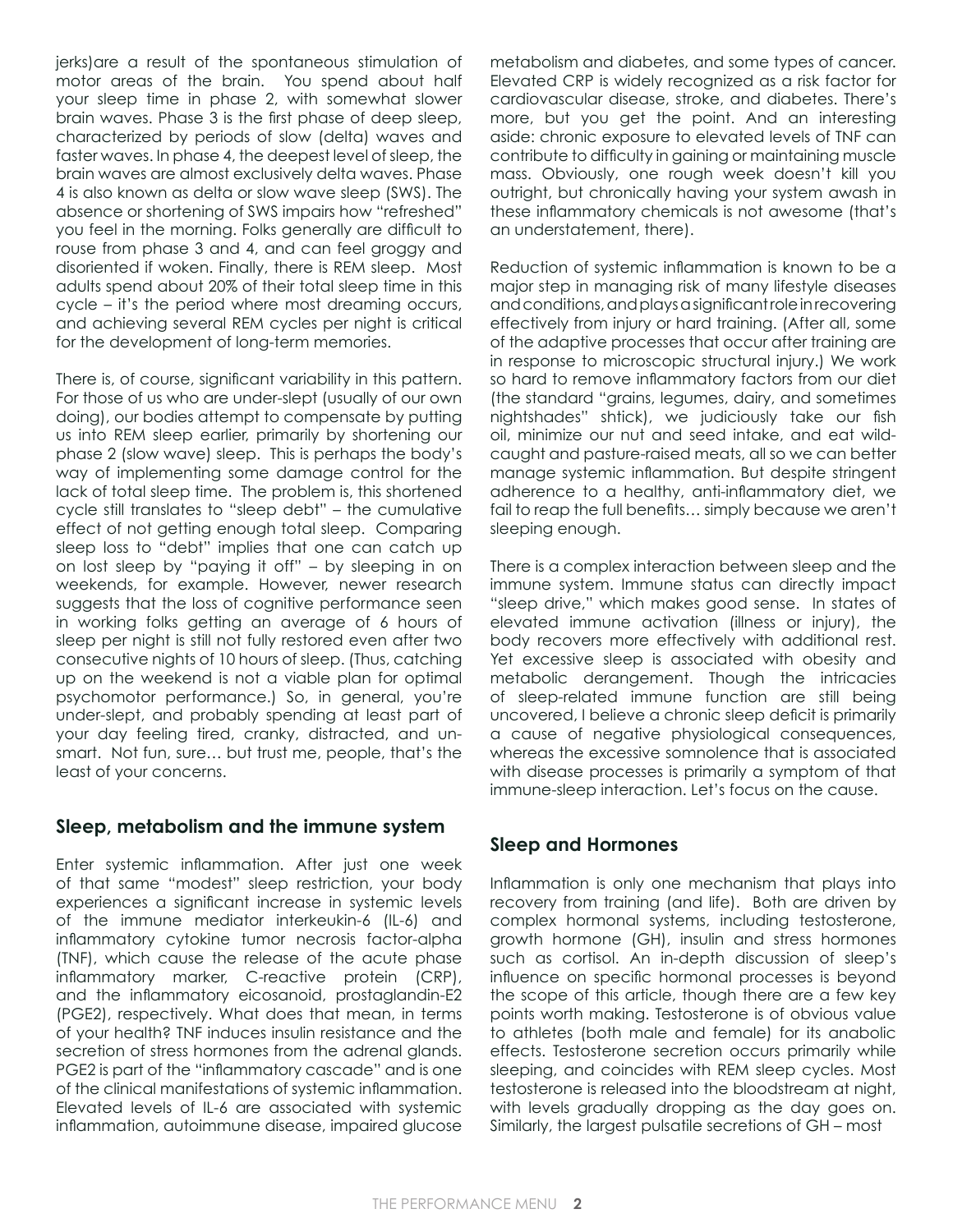of your total day's worth – occurs primarily the first hour or two of sleep (this is more true for men than women). Later in the night, GH secretion tends to be correlated with REM sleep cycles. (The common suggestion to nap after training isn't because your body is tired – it's designed to boost growth hormone secretion.) Both testosterone and growth hormone are potent promoters of protein synthesis, critical for recovery from training. (Translation: disrupt these recovery processes at your own peril.)

So improving the duration and quality of sleep will help you take advantage of your nocturnal hormonal response, which means you'll better recover from exercise. However, the solution might not prove as easy as "just sleep more." If, due to dietary and lifestyle factors, you have some elements of cortisol dysfunction or overt adrenal fatigue, you might have a hell of a time actually going to sleep. The daily ebb and flow of cortisol should peak in the early morning, and generally decline as the day progresses. Cortisol prevents serotonin from converting into melatonin, a hormone that facilitates restful sleep. If cortisol is abnormally elevated in the evening, it will disrupt normal sleep patterns and delay slow wave sleep. Elevated cortisol is a good thing in the morning, but not so good when you should be winding down. If you've got some of this stuff going on, you might need to re-examine your lifestyle. Overtraining (or underrecovery, if you prefer that concept), poor nutrition, chronic stress, and excessive caffeine intake can all contribute to elevated levels of cortisol. The irony is that although you're desperate to restorative sleep more now, getting adequate sleep on a regular basis could have helped to prevent such a scenario from occurring in the first place.

From a hunger regulation and weight management perspective, reductions in slow wave sleep (common with chronic sleep loss) cause significant decreases in insulin sensitivity, and tend to increase cortisol levels. In addition, sleep loss causes decreased levels of leptin (a hormone that tells your brain that you're not hungry) and increased levels of ghrelin (a hormone which stimulates hunger and appetite), and as such, is associated with obesity. Depressed leptin and increased ghrelin contribute to an uptick in appetite, particularly cravings for carbohydrates. Being sleep deprived means that you're more likely to make poor choices about which foods you eat and how much of them you consume, especially in the hours after dinner when elevated cortisol has you "tired but wired". Combined with the direct effects of sleep loss on insulin sensitivity, this can be a destructive situation for one's metabolic state.

#### **Sleep and Performance**

As if inflammation, hormonal imbalances and metabolic dysfunction weren't bad enough, lack of sleep affects your performance in another more subtle way. It's been found that, with acute sleep deprivation for only 1-2 nights, the deterioration in quantifiable psychomotor performance correlates highly with selfrated perceptions of fatigue and daytime sleepiness. (Meaning, after a night or two of virtually no sleep, you're well aware that you're not performing at your best.) However, when compared to a milder, chronic sleep deficit (defined by researchers as 6 hours per night), the psychomotor performance deterioration is similar, but the perception of those deficits is significantly reduced. So while you think you're doing just fine on 6 hours of sleep a night, you definitively are not. And I know plenty of people who survive on less sleep than that - survive, but not thrive. Think this doesn't correlate with your performance in the gym? You may think you're on point with your workouts, your technique and your intensity, but how can you be if you're chronically sleep deprived?

All that being said, the negative effects of running a chronic sleep deficit does not inherently prove the opposite - that getting more sleep has an ergogenic effect. So how about this, then? There have been a series of studies demonstrating that elite collegiatelevel athletes that get "extra" sleep perform better on a battery of sport-specific performance measures, with results ranging from faster sprint times and better scores on agility tests to higher serving accuracy to increased free throw percentages. What do these measures have in common? Among other things, a huge neurological component. We're not talking about mindless chest-and-bis here (and even a pithed frog could do wall-ball). Weightlifting and functional, highintensity conditioning both have huge neurological components. Like a football player's agility drills, performing the snatch or C&J requires tremendous CNS activation, and improvements in the brain's ability to coordinate sport-specific demands with muscular activation leads to improved performance. In summary, weightlifters, generalists and competitive athletes would all perform better if they slept more.

#### **Recommendations:**

Sold yet? If you're ready to start taking sleep seriously, here are Whole9's guidelines to help you fall asleep faster, stay asleep longer and stop shooting yourself in the foot by pushing sleep to the bottom of your priority list.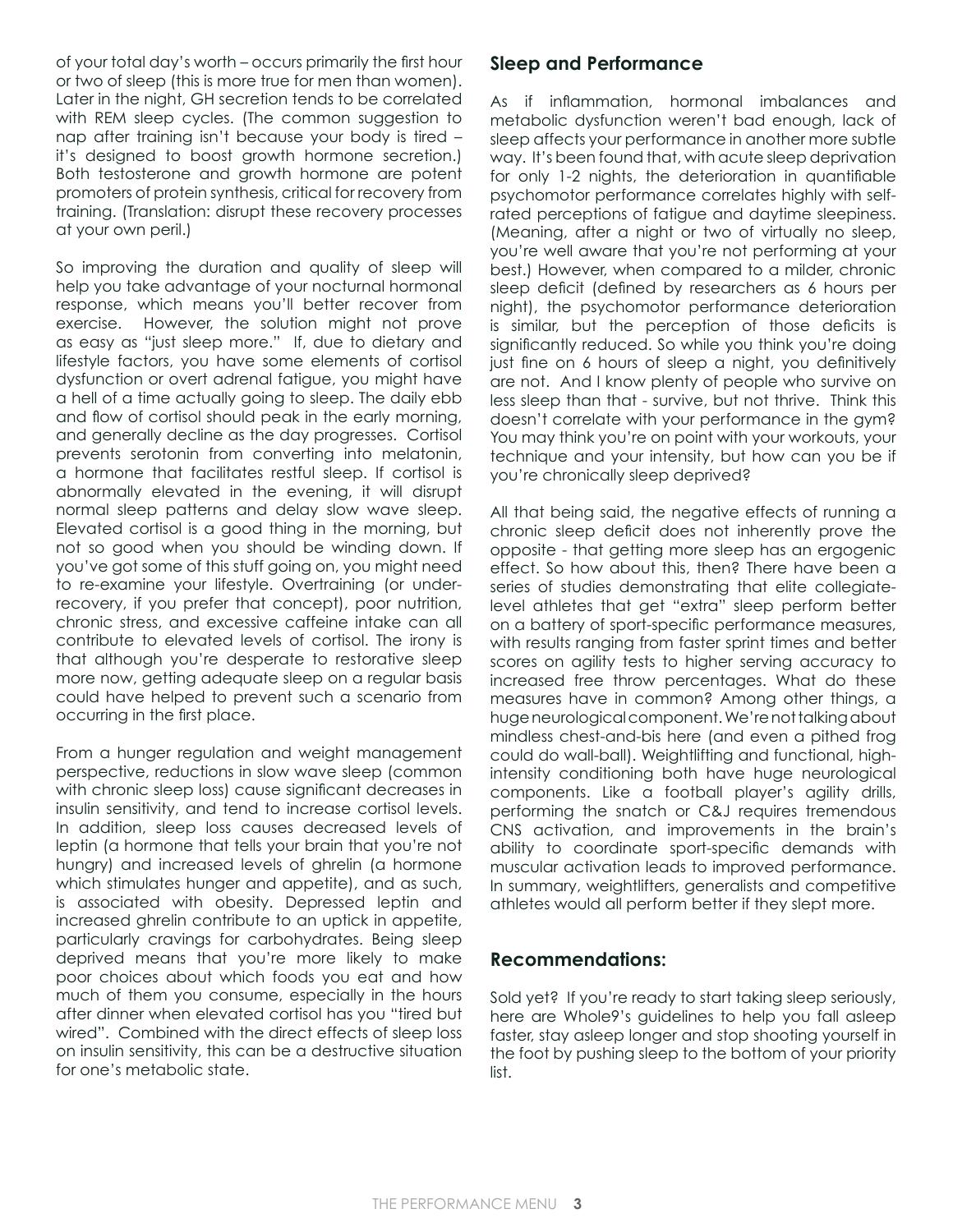Sleep in a cool, dark, quiet room. Cover all your windows and block out as much light as possible from other sources. Turn down the thermostat, too.

Unplug everything electrical in your bedroom, and put your mobile in a non-transmitting ("airplane") mode. Electromagnetic fields (EMF) disturb melatonin production from serotonin, which is critical for restful sleep.

Get more sleep in the winter, and worry less about it in the long summer days. This is straight out of the Lights Out playbook, and I like it.

No TV, computer or video games within an hour (minimum) of bedtime. Even better, avoid exposure to electronic screens and blue light after dark – the intensity of light and duration matter, too. Dim your lights after dark.

Try to make your sleep/wake times regular. Your body likes rhythm.

Take naps. The studies that demonstrate increased athletic performance prescribed additional sleep. If you're peaking for a competition, take the two weeks prior to your event to sleep a LOT.

Avoid sugar and starchy veggies within a 1-2 hours of bedtime, as elevated blood glucose dramatically impairs the secretion of growth hormone in early sleep. Free fatty acids (FFAs) in the bloodstream have a similar effect. If you're on a mass gain program and are eating at every opportunity, choose a chunk of protein as your pre-bed snack. Even if you're desperate to ingest more total calories, the additional intake of significant quantities of carbs and fat shortly before sleep might not confer the big picture benefit desired.

Alcohol, although it expedites most peoples' initial trip to Dreamland, causes fragmentation of late sleep, decreasing SWS (the really good stuff). It also suppresses GH secretion at a "dosedependent rate" (i.e. drinking less is better). I'm not suggesting you drink in the morning, but before bed is especially detrimental to your sleep.

No [caffeine](http://whole9life.com/2011/01/the-coffee-manifesto/) after noon. Play with caffeine timing if you want, but don't trust your defensive "I can slam an espresso right before bed and be totally fine" justification. Caffeine can have subtle influences on the quality of your sleep. Sleep disturbances, like poor nutrition, can have insidious and creeping effects on your well-being, often undetectable on a day-in, day-out basis. If you use caffeine as an ergogenic aid when you train in the afternoon or evening, do so with caution. Potentially higher performance in training that compromises your recovery (due to reduction in sleep quality/quantity) is a net loss. If you have an afternoon/evening competition, however, the case could probably be made that increased performance in (infrequent) competition outweighs the sleep disruption of occasional late-day caffeine intake. (P.S. Your regular training is not "competition". It's training.)

If you do shift work, you're already a little bit screwed. Remember that total sleep cycles count, so even if you're napping in church, get those hours in any way you can. Your tolerance of sleep cycle disruption is that much smaller, so you might consider avoiding caffeine altogether, since it worsens aspects of adrenal fatigue that may already be present due to your daily schedule.

If you don't get 6 hours of sleep, you don't get to train (and I know you want to train). Turn off the TV, stop browsing the web (even if you're learning good stuff about healthy living - there's that irony again) and get to bed. Optionally, spend a few minutes winding down, reading an actual book or published article about nutrition or training or whatever won't stress you out or wind you up. (No work.)

Training in the late afternoon or evening can be a problem for some people, since high-intensity exercise releases neurotransmitters that are stimulatory, and make it harder for some people to fall asleep. Assuming adequate sleep the night before, we generally like training in the morning. The natural "ramping up" for the day corresponds with (healthy) morning elevations in cortisol, and training in the morning seems to make good sense to us.

If you're having trouble sleeping, make sure you're doing at least some activity during the day, albeit at a much lower intensity. Even walking or easy swimming can help with sleep quality that night.

If you're generally unexcited about training on any given day, take that day off, and use that time to sleep in or prepare some delicious food for the next couple days. In our experience, general apathy and/or disinterest in training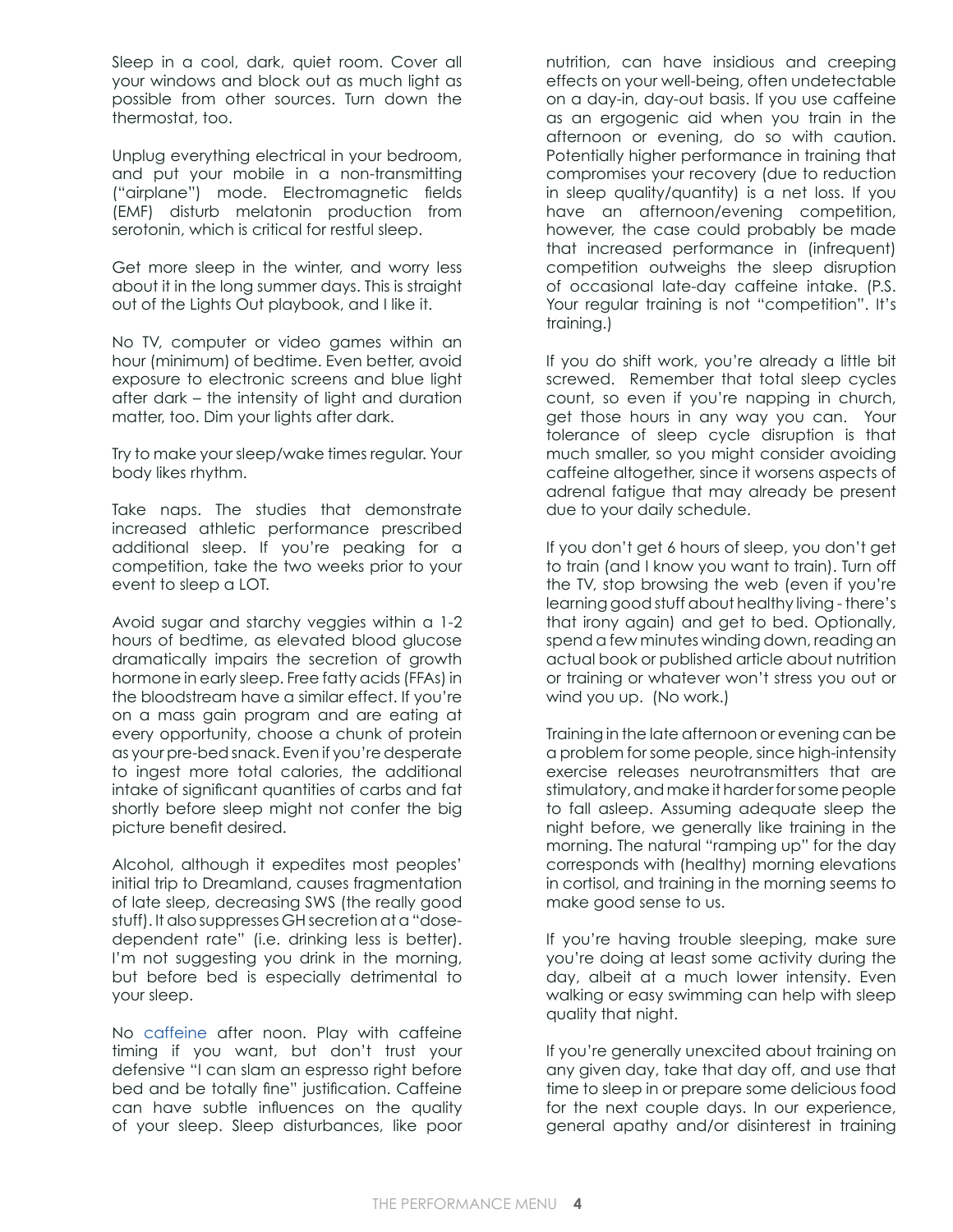are common symptoms of chronic sleep loss. You'd be better served by reversing that trend than exercising your personal discipline and training even if you don't feel like it. If you're generally under-slept, it'll eventually catch up to you, and will either undermine training progress or create an adrenal fatigue scenario… or both.

If you're perpetually holding a gun to your own head to get to the gym, you ought to take a good, hard look at your lifestyle over the past few months, and consider taking a few (sleep-rich) weeks completely off to allow your neurological, immune, and endocrine systems

#### to recover.

Bottom line: depriving yourself of adequate sleep on a regular basis has insidious consequences to your health and your performance. Both chronic and acute sleep reductions lead to measurable decreases in psychomotor function, though your own perception of those deficits is likely inaccurate. Getting adequate sleep improves health via a number of direct and indirect mechanisms, and has been shown to directly improve athletic performance.

Tonight, I hope you dream of PRs. If you sleep long enough, your dream might become a reality.